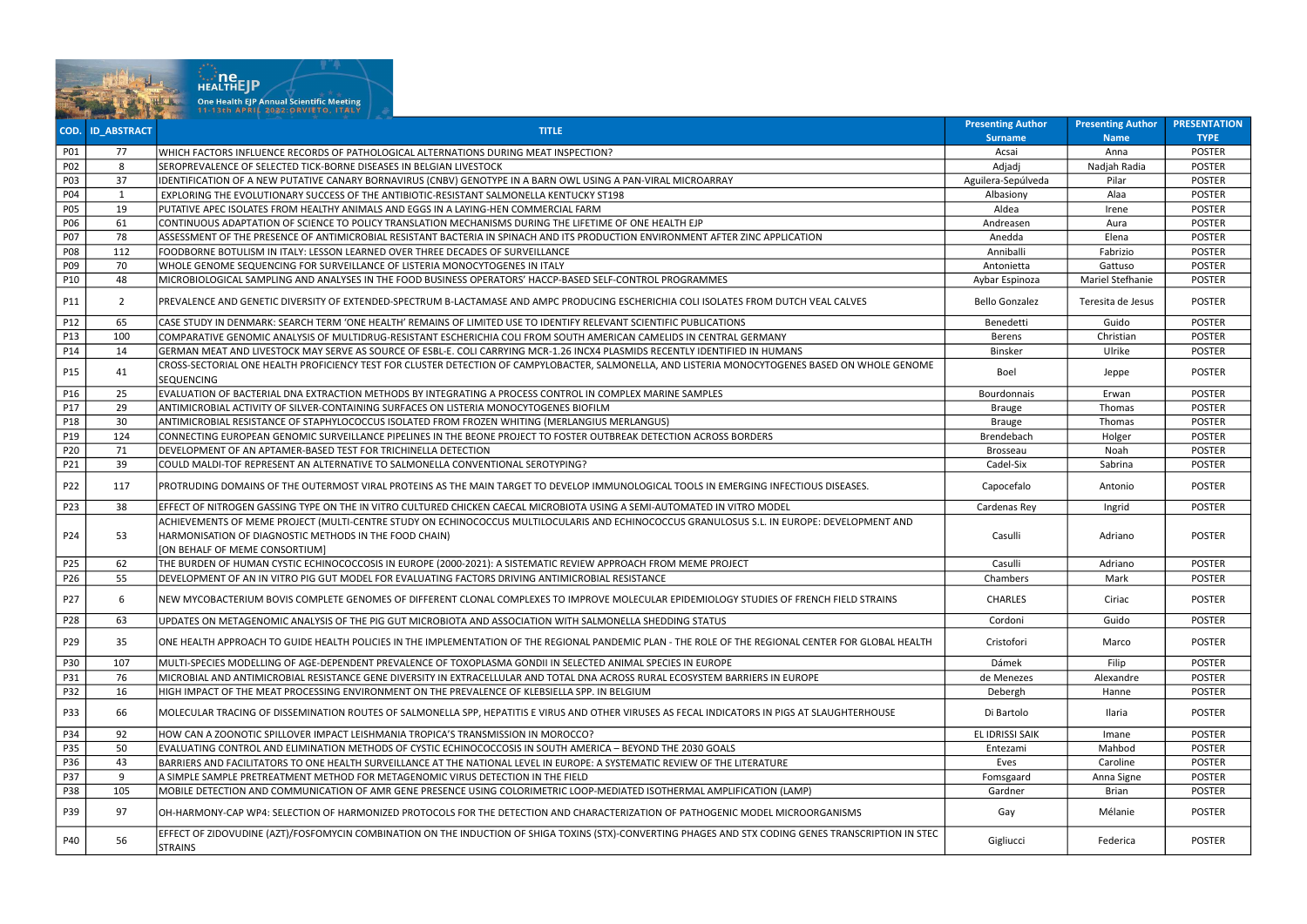| P41        | 75             | MECHANISTIC MODELLING OF MICROBIAL COMMUNITIES WITH INSIGHTS FROM IN-VITRO GUT MODEL                                                                                                               | Giovanni             | Lo lacono   | <b>POSTER</b> |
|------------|----------------|----------------------------------------------------------------------------------------------------------------------------------------------------------------------------------------------------|----------------------|-------------|---------------|
| P42        | 12             | RISK ASSESSMENT OF LISTERIOSIS IN FRANCE USING INDIVIDUAL DATA ON FOOD CONSUMPTION AND STORAGE PRACTICES                                                                                           | Gomez Redondo        | Hernán      | <b>POSTER</b> |
|            |                |                                                                                                                                                                                                    |                      |             |               |
| P43        | 116            | SIMULATION OF THE RISK SALMONELLOSIS IN HUMANS CONDITIONAL TO WEATHER USING MODELLING                                                                                                              | Gonzalez Villeta     | Laura C     | <b>POSTER</b> |
| P44        | 32             | A PRACTICAL MANUAL FOR ONE HEALTH SURVEILLANCE DASHBOARDS                                                                                                                                          | Gustafsson           | Wiktor      | <b>POSTER</b> |
| P45        | 93             | DEVELOPMENT OF A WHOLE GENOME SEQUENCING METHOD FOR HEPATITIS E VIRUS.                                                                                                                             | Hakze van der Honing | Renate      | <b>POSTER</b> |
| P46        | 114            | IDENTIFYING KEY CHARACTERISTICS IN FLUOROQUINOLONE RESISTANT CAMPYLOBACTER THROUGHOUT THE PRODUCTION CHAIN                                                                                         | Hanford              | Taylor      | <b>POSTER</b> |
| P47        | 122            | RAPID REAL-TIME DIFFERENTIAL DETECTION OF OXA-48-LIKE VARIANTS USING LOOP-PRIMER ENDONUCLEASE CLEAVAGE LOOP-MEDIATED ISOTHERMAL AMPLIFICATION                                                      | Higgins              | Owen        | <b>POSTER</b> |
| P48        | 84             | LITERATURE SCOPING REVIEW AND EVALUATION OF IN- AND EXCLUSION CRITERIA RELATED TO THE TERM "BIOSECURITY MEASURES" IN PIG FARMS                                                                     | Huber                | Nikolaus    | <b>POSTER</b> |
| P49        | $\mathbf{3}$   | KNOWLEDGE TRANSLATION CHALLENGES OF THE ONE HEALTH APPROACH IN EUROPE                                                                                                                              | Humboldt-Dachroeden  | Sarah       | <b>POSTER</b> |
| P50        | 104            | PRESENCE OF SALMONELLA SPP. AND HEPATITIS E VIRUS IN ITALIAN PIG FARMS                                                                                                                             | laniro               | Giovanni    | <b>POSTER</b> |
| P51        | 82             | CHARACTERIZATION METHODS FOR SHIGA TOXIN-PRODUCING ESCHERICHIA COLI – A PART OF OH-HARMONY-CAP WP3                                                                                                 | Johannessen          | Gro Skøien  | <b>POSTER</b> |
| P52        | 123            | WELCOME TO #DISHTABLE - CROSS-PROJECT COLLABORATION TOWARDS HEALTHY AND SAFE DIETS                                                                                                                 | Jokelainen           | Pikka       | <b>POSTER</b> |
| P53        | 47             | EFFECTIVE BIOSECURITY MEASURES FOR THE CONTROL OF SALMONELLA IN EUROPEAN PIG FARMS                                                                                                                 | Jones                | Hannah      | <b>POSTER</b> |
| P54        | 79             |                                                                                                                                                                                                    |                      |             |               |
|            |                | COMMON LABORATORY MICE ARE SUSCEPTIBLE TO INFECTION WITH THE SARS-COV-2 BETA VARIANT                                                                                                               | Kareinen             | Lauri       | <b>POSTER</b> |
| <b>P55</b> | 40             | ASSESSMENT OF VIRUS INACTIVATION EFFICIENCY FOR SELECTED GUANIDINIUM THIOCYANATE/ HYDROCHLORIDE LYSIS BUFFERS COMMONLY USED IN PCR DIAGNOSTICS                                                     | Kaupke               | Agnieszka   | <b>POSTER</b> |
| P56        | 46             | A HOME-MADE 41-PLEX ARRAY FOR THE DETECTION OF ANTIMICROBIAL RESISTANCE GENES IN GRAM-POSITIVE BACTERIA                                                                                            | Kowalewicz           | Carole      | <b>POSTER</b> |
| <b>P57</b> | 110            | HYBRID ASSEMBLY OF NANOPORE AND ILLUMINA READS - SOLVING FRAGMENTED DE NOVO ASSEMBLY OF RESISTANT BACTERIAL GENOMES                                                                                | Laas                 | Peeter      | <b>POSTER</b> |
| <b>P58</b> | 98             | A CROSS-SECTORIAL PILOT PROFICIENCY TEST/EXTERNAL QUALITY ASSESSMENT ON DETECTION AND CHARACTERISATION OF FOOD-BORNE PATHOGENS                                                                     | Lahti                | Elina       | <b>POSTER</b> |
| P59        | 115            | INFORMAL EXCHANGE OF ZOONOTIC SIGNALS ACROSS COUNTRIES AND SECTORS                                                                                                                                 | Lahti                | Elina       | <b>POSTER</b> |
| <b>P60</b> | 58             | MOLECULAR METHOD FOR DETECTION OF TOXOPLASMA GONDII OOCYSTS IN LEAFY-GREEN VEGETABLES: INTER-LABORATORY SOP VALIDATION AND FIELD APPLICATION                                                       | Lalle                | Marco       | <b>POSTER</b> |
| P61        | 88             | CHARACTERIZATION OF SHIGA TOXIN-PRODUCING ESCHERICHIA COLI FROM ENVIRONMENTAL FECES OF FREE-RANGING RED DEER AND CATTLE SHARING AN ALPINE PASTURE                                                  | Lauzi                | Stefania    | <b>POSTER</b> |
| P62        | $\overline{4}$ | IMMUNOHISTOCHEMICAL CHARACTERISATION OF ACE2 RECEPTOR DISTRIBUTION IN TISSUES OF WILD UNGULATES, MUSTELIDS, PRIMATES AND MACROPODS                                                                 | Lean                 | Fabian      | <b>POSTER</b> |
| P63        | 5              | VIROLOGICAL AND PATHOLOGICAL REPORT OF SUBCLINICAL FERRET HEPATITIS E VIRUS INFECTION IN LABORATORY FERRETS IN THE UK                                                                              | Lean                 | Fabian      | <b>POSTER</b> |
| P64        | 108            | «TOGETHER WE GUARANTEE». COMMUNITY ENGAGEMENT, ENVIRONMENTAL SUSTAINABILITY AND "HEALTHY FOOD" AS TOOLS FOR HEALTH OF LOCAL COMMUNITIES.                                                           | Loce-Mandes          | Fabrizio    | <b>POSTER</b> |
| P65        | 89             | CONTAMINATION OF SOIL, WATER, FRESH PRODUCE AND BIVALVE MOLLUSKS WITH TOXOPLASMA GONDII OOCYSTS: A SYSTEMATIC REVIEW                                                                               | López Ureña          | Nadia María | <b>POSTER</b> |
| P66        | 106            | EPIDEMIOLOGICAL COMPARISON OF CAMPYLOBACTER JEJUNI ISOLATES FROM POLAND AND SPAIN COMBINING MLST AND ANTIMICROBIAL RESISTANCE WHOLE GENOME<br><b>ANALYSES</b>                                      | Lopez-Chavarrias     | Vicente     | <b>POSTER</b> |
| P67        | 54             | RAPID AND CULTURE-INDEPENDENT LAMP DETECTION OF KEY AMR MARKERS FROM ENVIRONMENTAL WATER SAMPLES                                                                                                   | H. Hassan            | Marwa       | <b>POSTER</b> |
| P68        | 91             | A ONE HEALTH PERSPECTIVE ON THE RISK-BENEFIT ASSESSMENT OF FEED ADDITIVES                                                                                                                          | Mantovani            | Alberto     | <b>POSTER</b> |
| P69        | 34             | THE COVID-19 PANDEMIC EXPERIENCE OF UMBRIAN WOMEN: A QUALITATIVE SURVEY                                                                                                                            | Marceddu             | Elisa       | <b>POSTER</b> |
| P70        | 64             | MONITORING CONSUMERS' HOME FOOD SAFETY KNOWLEDGE, BEHAVIOURS AND AWARENESS: A SCOPING REVIEW PROTOCOL                                                                                              | Maugliani            | Antonella   | <b>POSTER</b> |
| P71        | 90             |                                                                                                                                                                                                    |                      | Anouk       | <b>POSTER</b> |
|            |                | DIET AND LONG-TERM CARRIAGE OF ESBL/AMPC-PRODUCING ESCHERICHIA COLI/KLEBSIELLA PNEUMONIAE                                                                                                          | Meijs                |             |               |
| P72        | 17             | POPULATION ANALYSIS OF O26 SHIGA TOXIN-PRODUCING ESCHERICHIA COLI CAUSING HEMOLYTIC UREMIC SYNDROME IN ITALY, 1989-2020, BY WHOLE GENOME SEQUENCING                                                | Michelacci           | Valeria     | <b>POSTER</b> |
| P73        | 83             | THE CARE COLLECTION, AN OPEN PANEL OF MICROBIOLOGICAL REFERENCE MATERIALS DEDICATED TO ZOONOTIC AND FOODBORNE BACTERIAL PATHOGENS                                                                  | Mistou               | Michel-Yves | <b>POSTER</b> |
| P74        | 95             | BENCHMARKING TOOLS FOR PLASMID CHARACTERIZATION                                                                                                                                                    | Mo                   | SS.         | <b>POSTER</b> |
| P75        | 121            | EXPLORING SHIGA TOXIN-PRODUCING E. COLI SOURCES IN EUROPEAN COUNTRIES THROUGH CLASSICAL ATTRIBUTION METHODS                                                                                        | Moro                 | Ornella     | <b>POSTER</b> |
| P76        | 21             | TRACING THE SOURCES OF CAMPYLOBACTER USING GENOMIC AND EPIDEMIOLOGICAL DATA: RESULTS FROM THE DEPICT (DISCERNING ENVIRONMENTAL PATHWAYS OF<br>CAMPYLOBACTER TRANSMISSION) STUDY IN THE NETHERLANDS | Mughini-Gras         | Lapo        | <b>POSTER</b> |
| P77        | 60             | FARMED: LONG-READ METAGENOMICS SEQUENCING                                                                                                                                                          | Navickaite           | Indre       | <b>POSTER</b> |
| P78        | 101            | FREQUENT DETECTION OF SHIGA TOXIN-PRODUCING E. COLI IN PRIVATE GROUNDWATER SOURCES IN IRELAND                                                                                                      | O'Connor             | Louise      | <b>POSTER</b> |
| P79        | 36             | CLOSTRIDIOIDES DIFFICILE IN COMPANION ANIMALS, A ONE HEALTH CONCERN?                                                                                                                               | Oleastro             | Mónica      | <b>POSTER</b> |
| P80        | 74             | HARNESSING THE BENEFITS OF A ONE HEALTH APPROACH IN FOODBORNE OUTBREAKS                                                                                                                            | Omazic               | Anna        | <b>POSTER</b> |
| P81        | 18             | GENOMIC CHARACTERIZATION OF A POSSIBLE NOVEL VARIANT OF SALMONELLA SEROVAR INFANTIS                                                                                                                | Petrin               | Sara        | <b>POSTER</b> |
| P82        |                |                                                                                                                                                                                                    | Pista                |             | <b>POSTER</b> |
|            | 23             | PHENOTYPIC AND GENOTYPIC CHARACTERIZATION OF ESCHERICHIA COLI AND SALMONELLA SPP. IN PETS, PORTUGAL 2019-2020 - A ONE HEALTH PERSPECTIVE                                                           |                      | Angela      |               |
| P83        | 69             | A LOW-COST, ARTIFICIAL INTELLIGENCE-ASSISTED SARS-COV-2 RAPID DIAGNOSTIC PLATFORM: VIRUS HUNTER 6                                                                                                  | Poirier              | Aurore      | <b>POSTER</b> |
| P84        | 96             | ONE HEALTH IN EAST AFRICA: AN INTEGRATED TRANSDISCIPLINARY APPROACH TO FOSTER THE HEALTH AND WELL-BEING OF PASTORALIST COMMUNITIES                                                                 | Rana                 | Daniela     | <b>POSTER</b> |
| <b>P85</b> | 86             | IPREVALENCE AND RISK FACTORS ASSOCIATED WITH FAECAL CARRIAGE OF EXTENDED-SPECTRUM B-LACTAMASE- AND AMPC-PRODUCING ESCHERICHIA COLI IN CATS                                                         | Ratti                | Gabriele    | <b>POSTER</b> |
| P86        | 49             | OCCURRENCE OF ESCHERICHIA COLI CARRYING MCR IN INTENSIVE RABBIT FARMS AFTER COLISTIN BAN                                                                                                           | Ribeiro-Almeida      | Marisa      | <b>POSTER</b> |